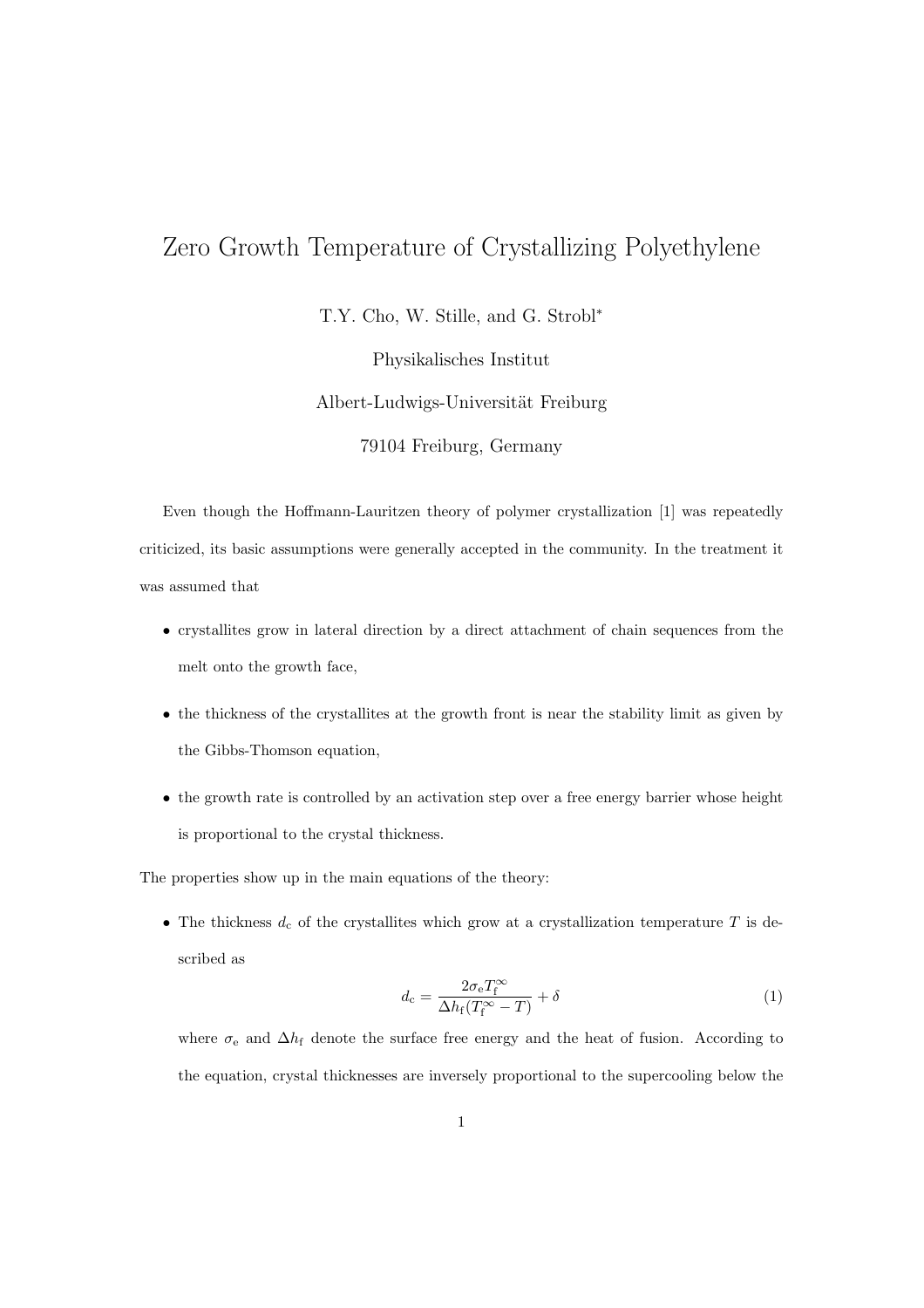equilibrium melting temperature  $T_f^{\infty}$  of macroscopic crystals, apart from a minor excess  $\delta$ necessary for providing a driving force.

• The crystal growth rate is described by the equation

$$
G = G_0 \exp\left(-\frac{T_A^*}{T}\right) \cdot \exp\left(-\frac{T_G}{T_f^* - T}\right) \quad . \tag{2}
$$

The first exponential term expresses the temperature dependence of the segmental mobility in the melt; for temperatures far above the glass transition it follows an Arrhenius law with some effective activation temperature  $T_A^*$ . The second exponential term refers to the free energy of activation associated with the chain attachment onto the growth face. It diverges together with  $d_c$  at  $T_f^{\infty}$ .

Hoffman and Lauritzen related the activation step to the formation of a secondary nucleus whose extension in chain direction agrees with the crystal thickness. Their theory then yields an expression for the parameter  $T<sub>G</sub>$  of the form

$$
T_{\rm G} = \frac{K}{T} \quad , \tag{3}
$$

with K being determined by  $\Delta h_f$ ,  $\sigma_e$  and the surface free energy  $\sigma_1$  of the growth face. Proceeding on eqs (2) and (3) many workers evaluated temperature dependent growth rate measurements by plotting  $\ln(G/G_0) + (T_A^*/T)$  versus  $1/[T(T_f^{\infty} - T)]$ . These curves usually show two or three connected linear regions with different slopes. Hoffman and Lauritzen interpreted these changes as changes in the growth regime and developed detailed models for three regimes labelled I, II and III. Numerous experiments were carried out on polyethylene, and we reproduce here in Figures 1 and 2 results from one of the last papers of Hoffman with data obtained by Armistead [2]. Figure 1 shows growth rates of spherulites as measured in a polarizing optical microscope, and Figure 2 presents the plot used in the evalution. Three linear ranges show up. The breaks at 128.9 ◦C and 120.9 ◦C are interpreted as I-II and II-III regime transitions, respectively.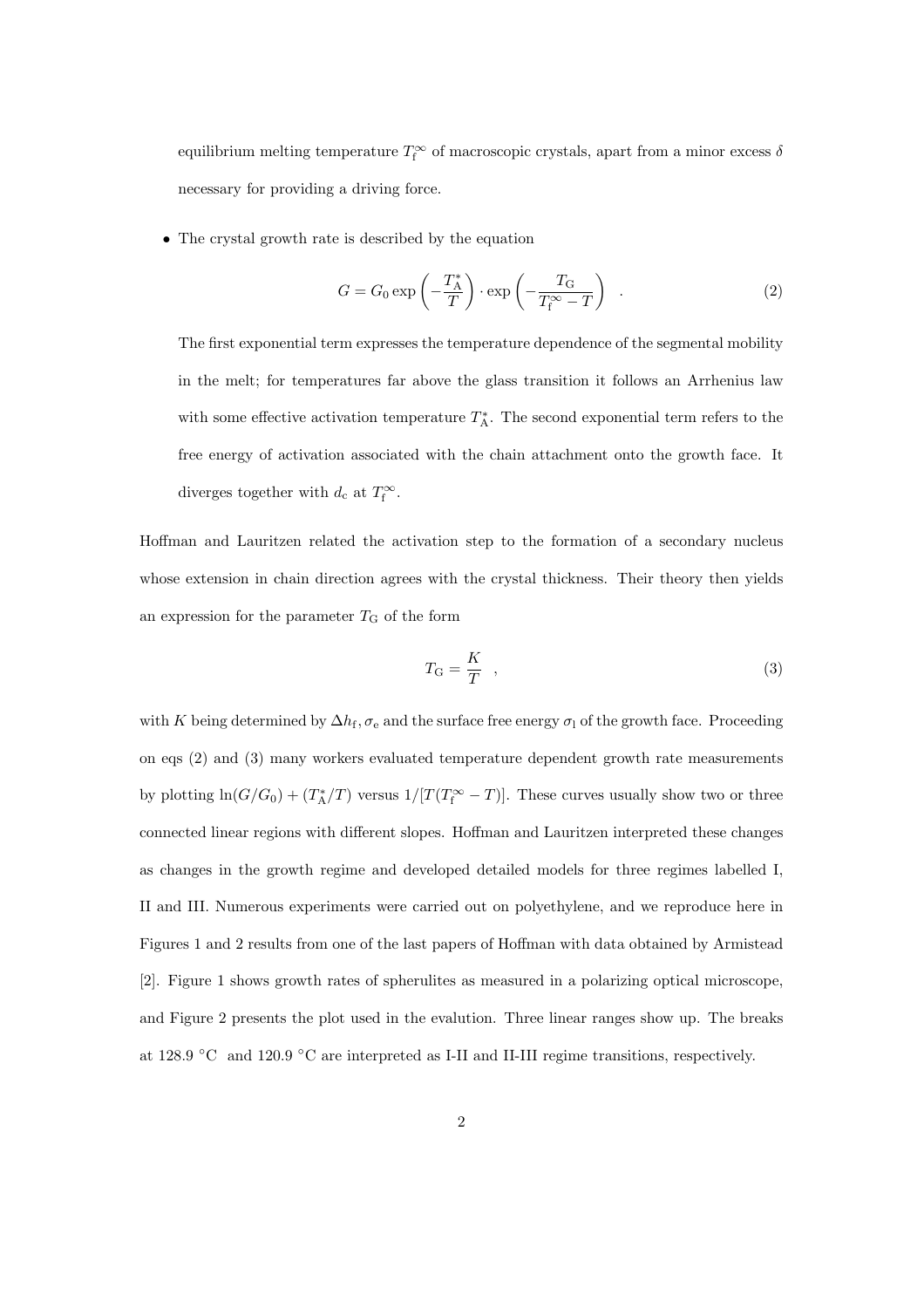Different from the multitude of growth rate measurements seen as confirmations of eq (2) and the existence of different regimes, the underlying relationship eq (1) was rarely checked. There is an appropriate tool, namely the determination of the crystallite thickness by small angle Xray scattering experiments, based upon the deduced correlation function or interface distance distribution function. Beginning about ten years ago, we used this technique in temperature dependent investigations of several polymer systems: s- and i-polypropylene, polyethylene, poly $(\epsilon$ caprolactone) and poly(1-butene), if possible both for homopolymers and derived statistical copolymers [3]. The results were clear, but at first surprising because they contradict eq (1). The law for the temperature dependence of  $d_c$  derived from the experiments has also the form of the Gibbs-Thomson equation but includes another controlling temperature, being given by

$$
d_{\rm c} = \frac{1}{C_{\rm c}(T_{\rm c}^{\infty} - T)} \quad . \tag{4}
$$

The temperature  $T_c^{\infty}$  which determines the crystal thickness is always located above  $T_f^{\infty}$ . In the case of polyethylene we found  $T_c^{\infty}$  =154 °C, which is about 10 K above the equilibrium melting point. In addition, it was observed that thicknesses of crystals, developing at a given temperature, do not change if co-units or stereo-defects are incorporated in the chain.  $d_c$  values of linear polyethylene, poly(ethylene-co-octene)s and poly(ethylene-co-butene)s are all commonly described by eq (4) with  $T_c^{\infty}$ =154 °C and a unique  $C_c$ . Eq (1) enters into eq (2). With eq (1) being incorrect, the growth rate equation cannot be correct either. So we examined its validity. The results are reported in this short note.

Applying eq (2) means to assume from the beginning as a fact, that the activation energy diverges at the equilibrium melting point, thus bringing the growth rate down to zero. Actually, whether or not this is true, can be checked in straightforward manner by the growth rate measurements. We replace in the equation the set parameter  $T_f^{\infty}$  by a variable temperature  $T_{\rm zero}$ , write

$$
\ln \frac{G}{G_0} + \frac{T_{\rm A}^*}{T} = -\frac{T_{\rm G}}{T_{\rm zero} - T} \tag{5}
$$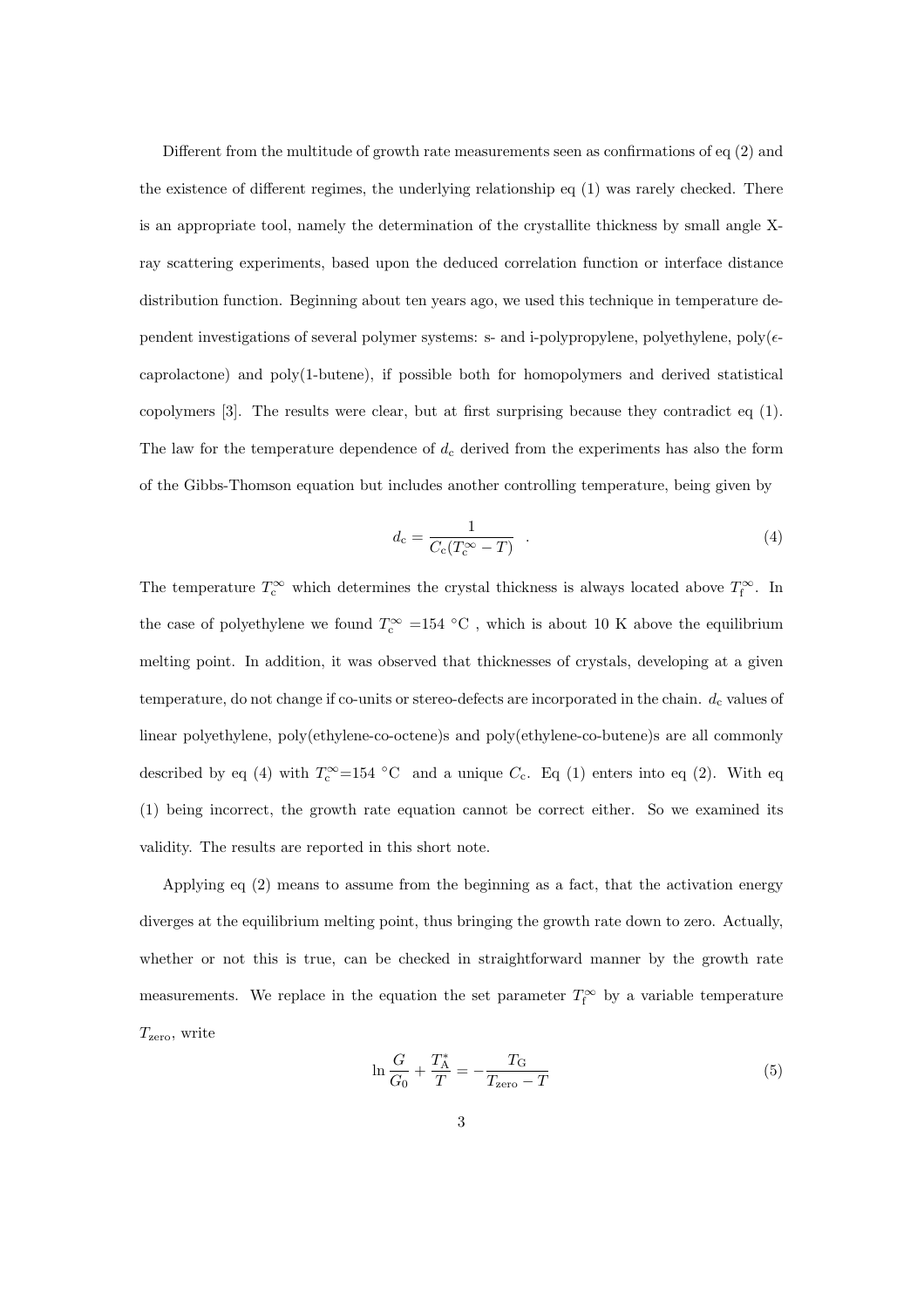and differentiate. A reordering leads to

$$
\left(-\frac{\mathrm{d}\ln(G/G_0)}{\mathrm{d}T} + \frac{T_{\rm A}^*}{T^2}\right)^{-1/2} = T_{\rm G}^{-1/2}(T_{\rm zero} - T) \quad . \tag{6}
$$

Application of this equation enables  $T_{\rm zero}$  to be determined. The prerequisite is an accurate determination of the derivative  $d\ln(G/G_0)/dT$ . We first applied the procedure to the data of Armistead and Hoffman of Figure 1, and the result is shown in Figure 3. According to eq (6) a linear continuation of the data down to  $G = 0$  yields the 'zero growth temperature '  $T_{\text{zero}}$ . As is obvious, such an extrapolation does not lead to  $T_f^{\infty}$  =144.7 °C. However, the accuracy of the data is insufficient for a reliable determination of  $T_{\rm zero}$ .

We therefore carried out an experiment on linear polyethylene ourselves. Our sample, purchased from Sigma-Aldrich Co., had a molar mass of  $6 \times 10^4$  g mol<sup>-1</sup>. We purified it by a dissolution in hot toluene in order to keep the number of heterogeneous nuclei as low as possible. Since we were only interested in the range of high crystallization temperatures, the experiment in a polarizing optical microscope with a heating stage was started at 128 ◦C , after cooling a melt from  $160 \degree C$ . We observed and registered with a digital camera the growth of spherulites in a layer with a thickness of about  $1 \mu m$ . One isolated spherulite was selected and then its growth followed at a series of temperatures which were passed through upon a stepwise heating  $(\Delta T=0.3 \text{ K})$ . Five values of the spherulite size were determined as a function of time at each temperature to derive the growth rate. Because the spherulites did not show up as perfect circles, we determined the smallest ellipse which enclosed the selected spherulite. From the area A of the enclosing ellipse we derived the length R entering into the growth rate determination setting  $A = \pi R^2$ . At each temperature we determined as a function of time the changes  $\Delta R$ with regard to the respective initial value. Figure 4 collects the results thus obtained. The slope of unity in the log-log representation for all temperatures demonstrates the linearity of the growth process. Growth rates can be directly derived, and they are included in Figure 1 in a comparison with the Armistead-Hoffman data. As to be noted, the growth rates of our sample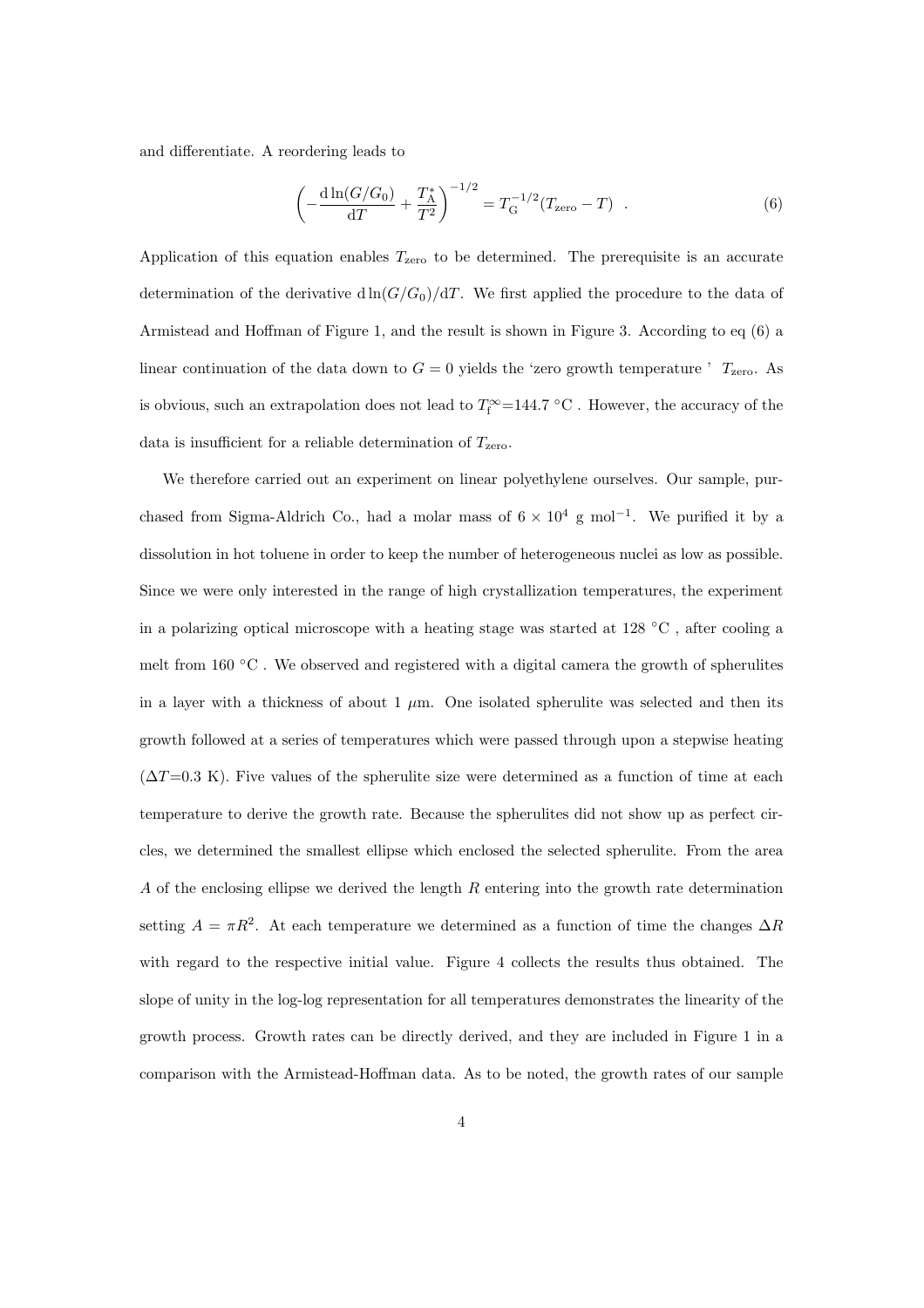are enhanced against the Armistead sample by a constant factor - with the only exception of the two points at the highest temperatures in the Armistead experiment. The enhancement might be due to the somewhat lower molar mass (the Armistead sample had  $M_w = 7.4 \times 10^4$ g mol<sup>-1</sup>). The constant factor vanishes if we consider the derivatives in the manner of eq (6). Our data are also included in Figure 3, and as comparison shows, both sets of data agree with each other within the error limits of the experiments. As also to be noted, our data have indeed the higher accuracy we were striving for. They allow to carry out a linear extrapolation down to  $G = 0$ , with an unambiguous result: The zero growth temperature of linear polyethylene is  $132.6\pm0.5$  °C. This is far away from the equilibrium melting point. Hence, the growth rate of polyethylene is determined by the distance to  $T_{\text{zero}}=132.6 \text{ °C}$  rather than the supercooling below  $T_{\rm f}^{\infty}$  as is conventionally assumed.

In the differentiation which transforms eq  $(2)$  into eq  $(6)$  we neglected the weak temperature dependence of  $T<sub>G</sub>$  expressed by eq (3). To be sure whether or not this weak temperature dependence is really negligible, we determined  $T_{\rm zero}$  additionally by a least square fit of our data to eq (2) with eq (3), replacing  $T_f^{\infty}$  by the variable  $T_{\rm zero}$ . The procedure yielded exactly the same value for  $T_{\rm zero}$ , and Figure 5 presents the data points together with the adjusted theoretical curve. Also the prefactor  $G_0$  might show some weak temperature dependence, but the effect is surely just as small as for  $T_{\rm G}$ .

If one accepts 132.6 ◦C as the correct zero growth temperature one can ask again about the occurrence of different growth regimes. Figure 6 shows the corresponding plot, with a clear result: The break in Figure 2 which was interpreted as indicating a transition from regime I to II has disappeared in both sets of data. We cannot comment on the relevance of the apparent growth regime transition at 120.9 °C in Figure 2, but notice that it does not show up in the plot of the temperature derivatives in Figure 3. On the other hand, in this figure there appears a break at 125 ◦C in-between the two breaks in Figure 2. We cannot comment on this feature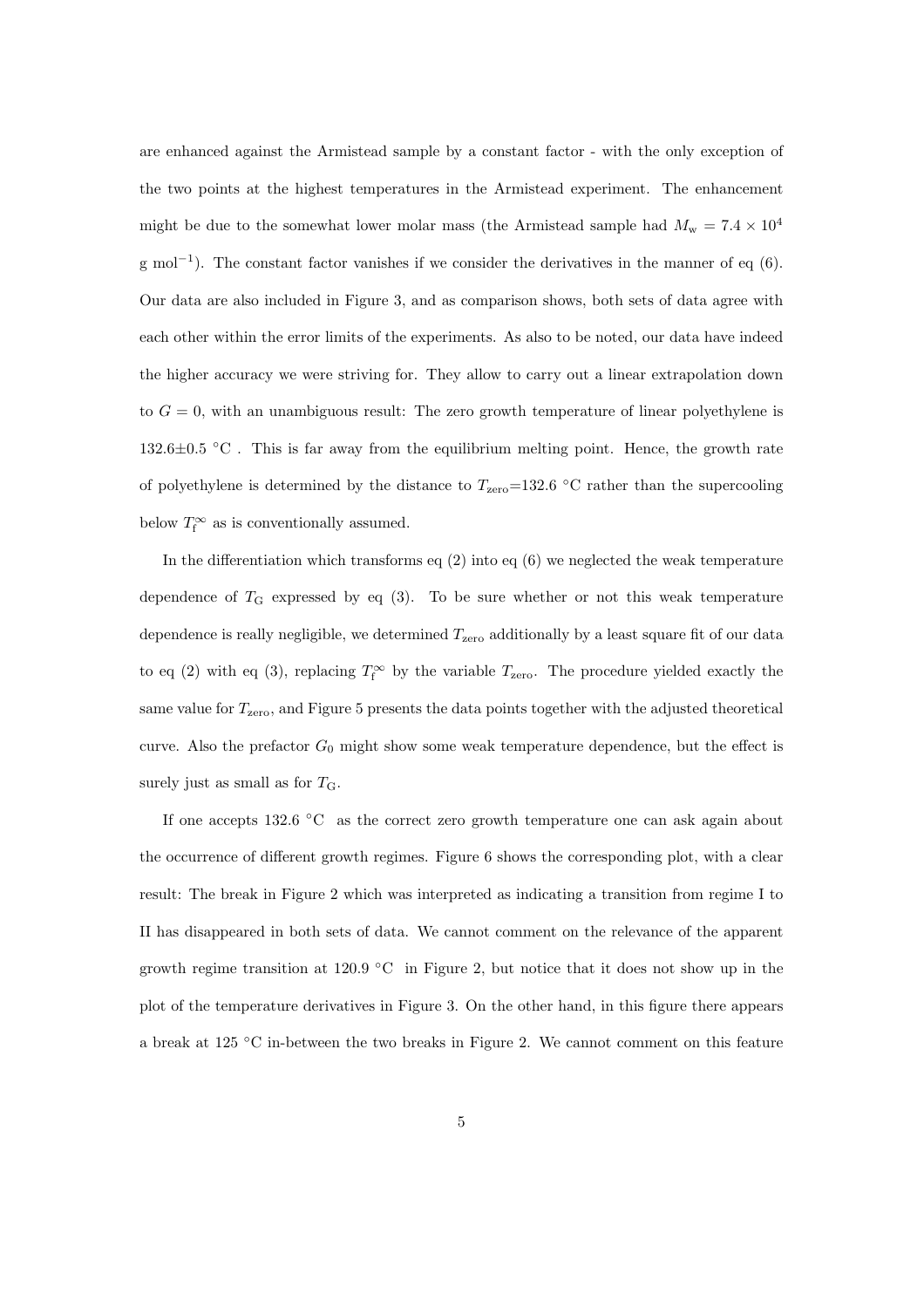either. In our experiment we did not reach this range of lower temperatures. Both, a too high spherulite density and the much enhanced growth rate hindered us to obtain reliable results.

Hence, in conclusion, the experiments show that crystallization of polyethylene is controlled by two characteristic temperatures which both are different from  $T_f^{\infty}$ :

- The crystal thickness is given by eq (4) with  $T_c^{\infty} = 154 \text{ °C}$  ( $C_c = 3.25 \times 10^{-3} \text{ nm}^{-1} \text{K}^{-1} [4]$ )
- The growth rate is given by

$$
G = G_0 \exp\left(-\frac{T_A^*}{T}\right) \cdot \exp\left(-\frac{T_G}{T_{\text{zero}} - T}\right) \tag{7}
$$

with  $T_{\text{zero}}=132.6\pm0.5$  °C ( $T_{\text{G}}=18$  K; the first exponential factor has to be changed at low temperatures when the full Vogel-Fulcher expression  $\exp(-(T_A/(T-T_V))$  must be used).

The findings for polyethylene are not exceptional. We obtained a similar result for poly $(\epsilon$ caprolactone), also with different temperatures for  $T_f^{\infty}$  (99 °C),  $T_c^{\infty}$  (130 °C) and  $T_{\rm zero}$  $(77 °C)$ [5].

For us, these results come as expected. They agree with the view proposed and advocated by us since several years [6]. We are convinced that the pathway followed in the growth of polymer crystallites includes an intermediate phase of mesomorphic character. We think that a thin layer with mesomorphic inner structure forms between the lateral crystal face and the melt, stabilized by epitaxial forces. The first step in the growth process is an attachment of chain sequences from the melt onto the growth face of the mesomorphic layer. The high mobility of the chains in the layer allows a spontaneous thickening up to a critical value were the layer solidifies under formation of block-like crystallites. A perfectioning of the crystallites then leads to their final state. We constructed a thermodynamic scheme dealing with the transitions between melt, mesomorphic layers and crystallites which follow one after the other during the growth process [7].  $T_c^{\infty}$  and  $T_{\text{zero}}$  are identified in this scheme with the temperatures of the (hidden) transitions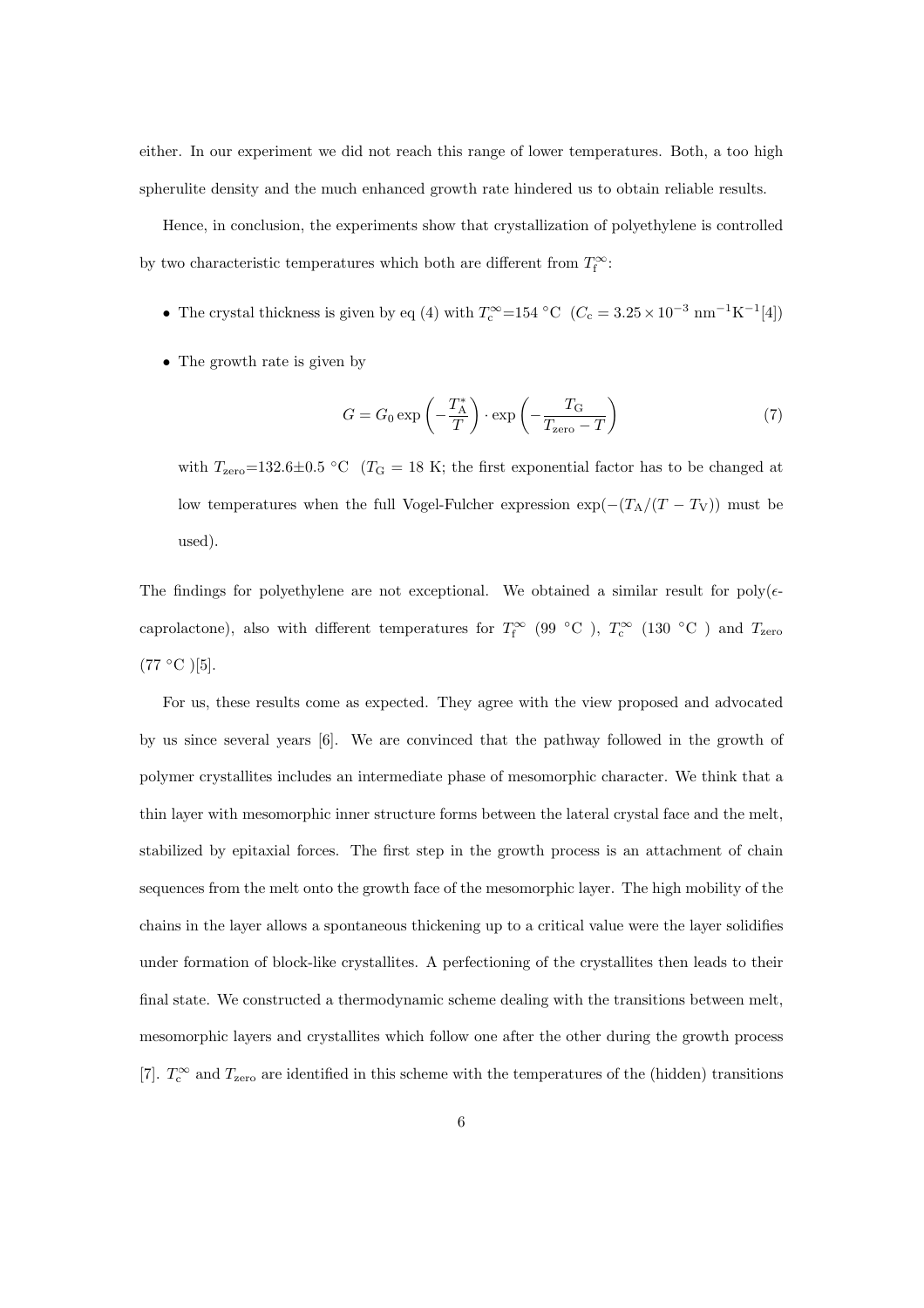from the mesomorphic to the crystalline and from the amorphous to the mesomorphic phase. The mesomorphic phase of polyethylene seems to be identical with the well-known hexagonal phase stable under high pressure-high temperature conditions. Figure 14 in ref.[7] shows a  $p/T$  diagram of the three phases of polyethylene as conjectured from various observations. It predicts for normal pressure conditions a value of 134 ◦C for the temperature of the hidden transition between the amorphous and the mesomorphic phase, in nearly perfect agreement with the experiment. In our view the activation step controlling crystal growth in polyethylene is to be related to a straightening of chain sequences prior to the attachment onto the surface of a mesomorphic layer. Different from a direct transition into the all-trans conformation, attachment onto the mesomorphic layer is possible for a variety of overall straightened conformations, which reduces the entropic energy barrier. In fact, as is indicated by the unusually rapid rise of the growth rate on lowering the crystallization temperature, the activation barrier is low in polyethylene. The height of the mesomorphic growth front increases when the crystallization temperature is raised and would diverge at 132.6 ◦C . A crystallization mediated by a transient mesomorphic phase cannot continue up to this temperature but ends before, probably already very near to the highest temperature (131 ◦C ) reached in this experiment. From thereon, crystallites must grow by direct attachment of chain sequences on crystalline growth faces. The growth rate equation then turns into a dependence as described by eq (2). As a matter of fact, so far this range was never reached in experiments. They all ended at 131-132 °C.

## Acknowledgements

Funding of this work by the Deutsche Forschungsgemeinschaft is gratefully acknowledged. Thanks are also due to the Fonds der Chemischen Industrie for financial support.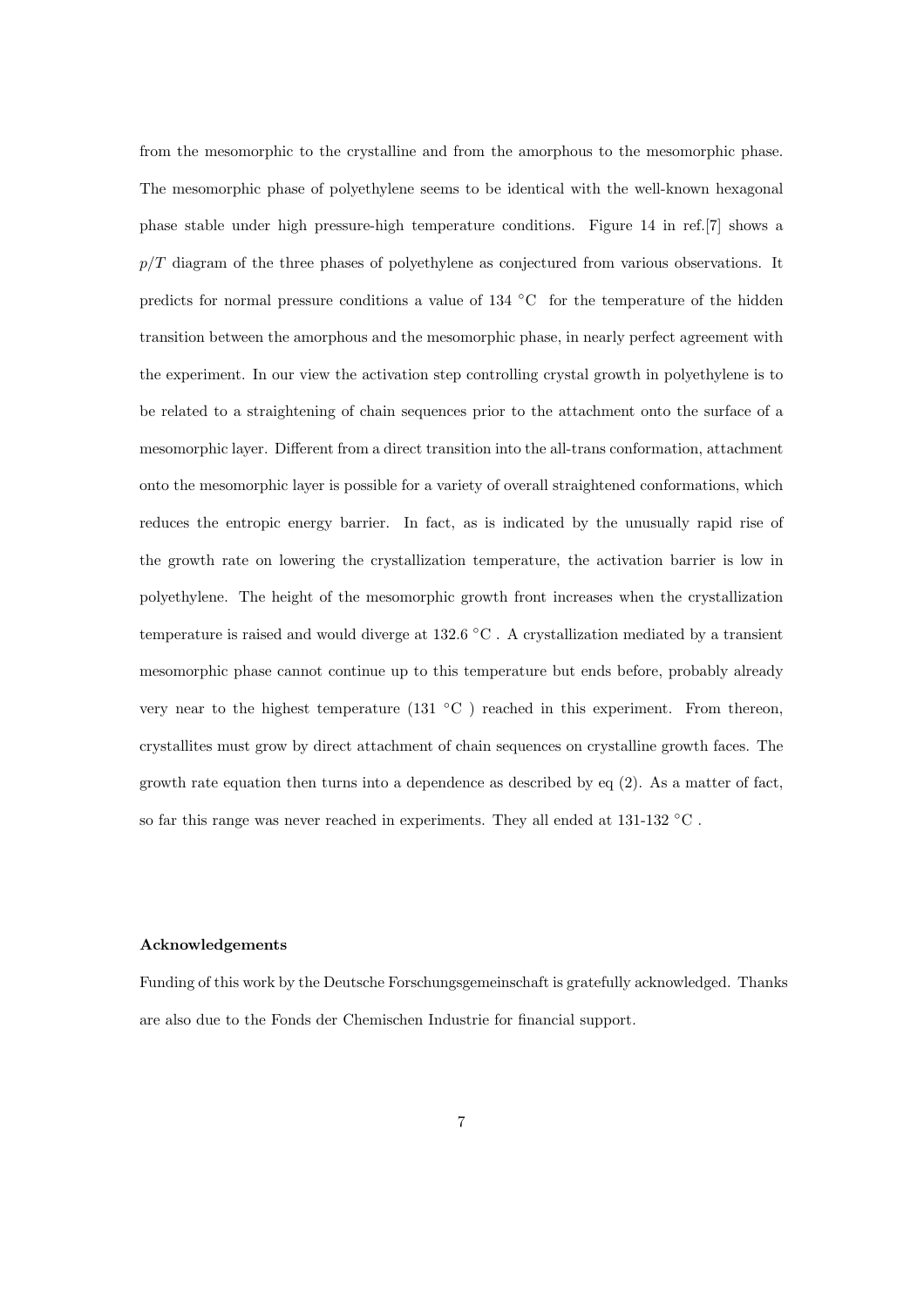## References

- [1] Hoffman, J.; Davis, G.; Lauritzen, J. In Treatise on Solid State Chemistry Vol.3, N.B.Hannay Ed.; Plenum: 1976.
- [2] Armistead, J.; Hoffman, J. Macromolecules 2002, 35, 3895.
- [3] Strobl, G. Progr.Polym.Sci. **2006**, 31, 398.
- [4] Cho, T.; Heck, B.; Strobl, G. Colloid Polym. Sci. 2004, 282, 825.
- [5] Cho, T.; Stille, W.; Strobl, G. Colloid Polym.Sci. 2006, submitted.
- [6] Strobl, G. Eur.Phys.J.E 2000, 3, 165.
- [7] Strobl, G. Eur.Phys.J.E 2005, 18, 295.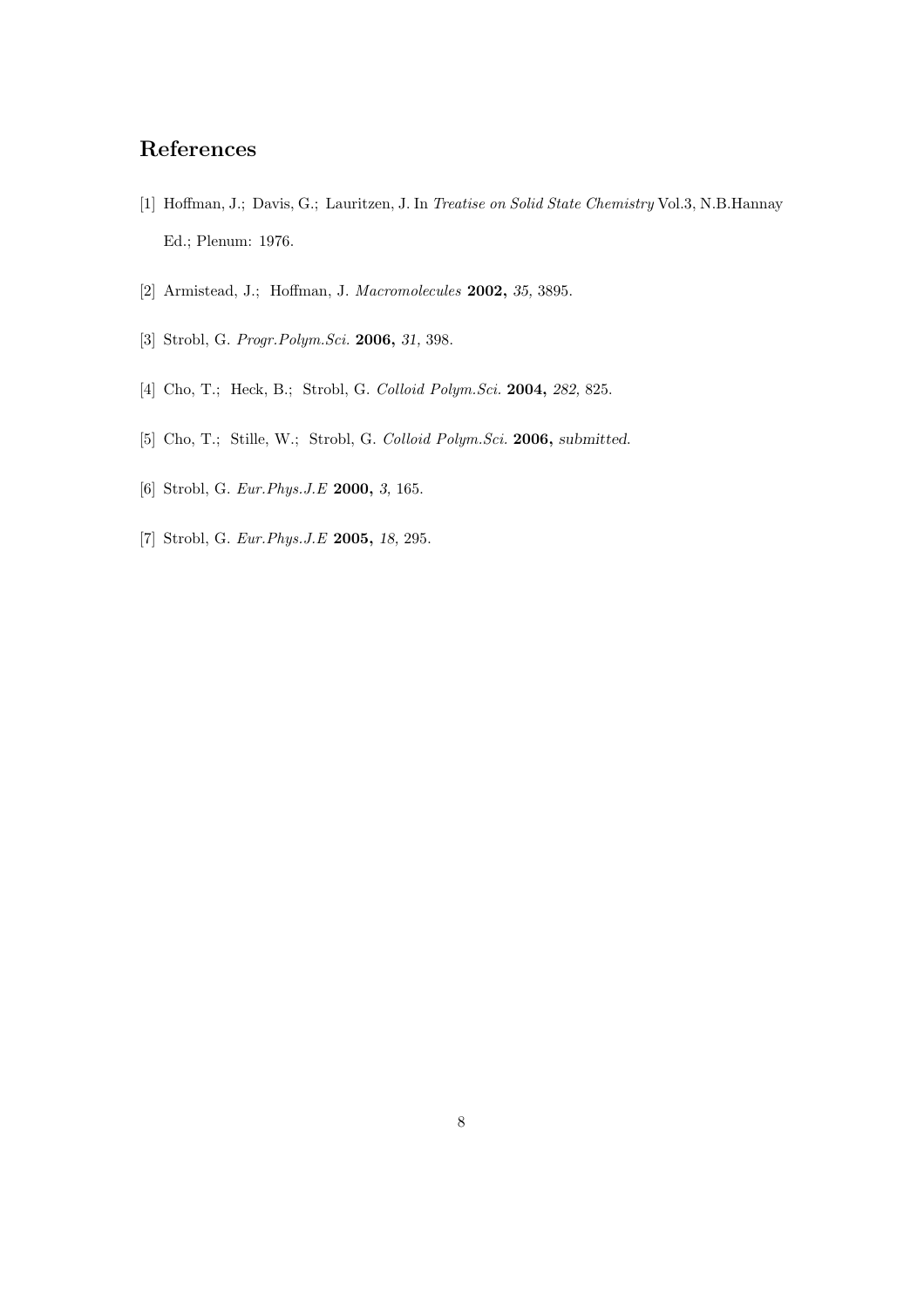

Figure 1: Temperature dependence of the radial growth rate G of linear polyethylene: Data of Armistead & Hoffman [2] (filled squares) and our data (open triangles)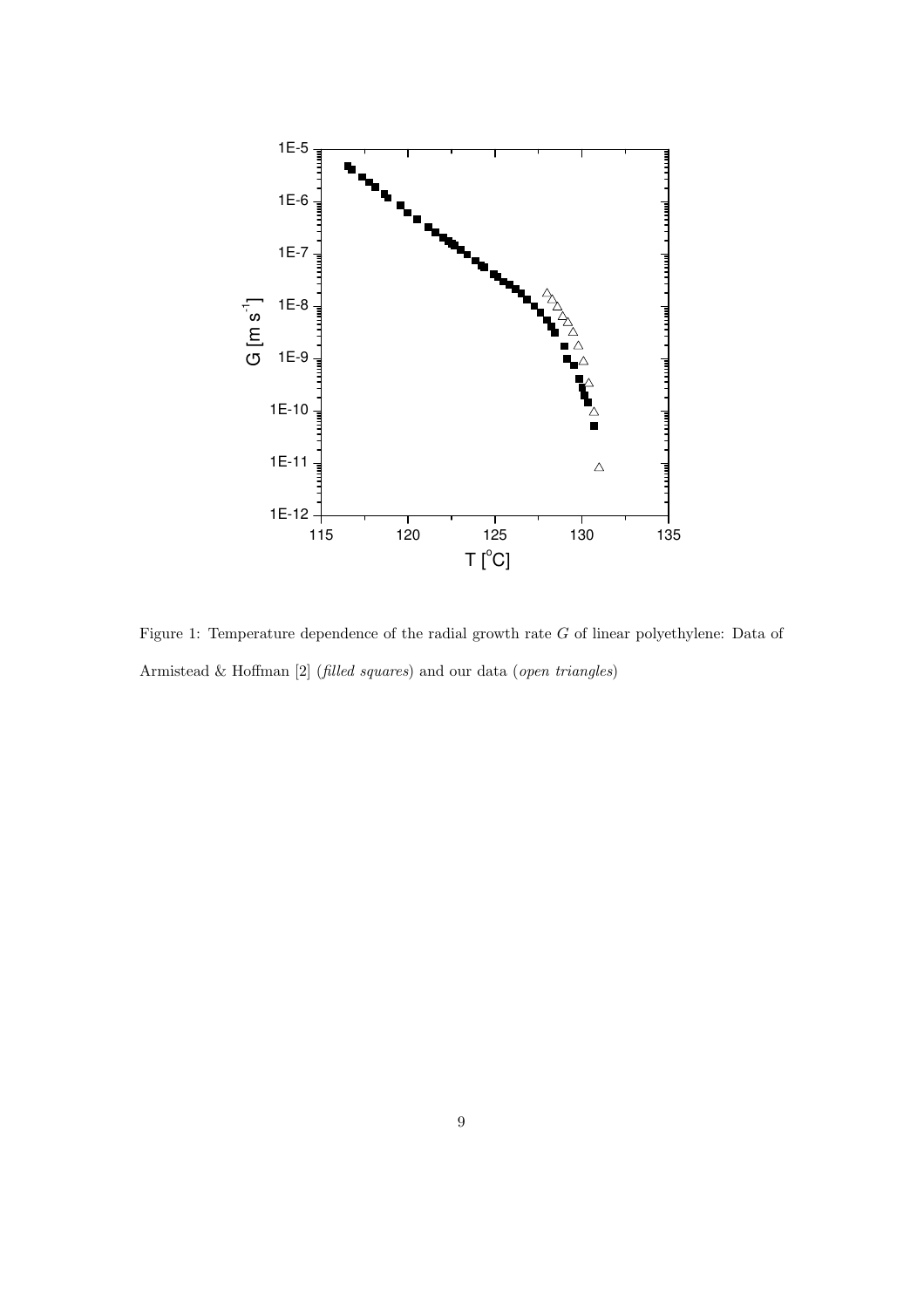

Figure 2: Data of Armistead & Hoffman [2]: Representation suggested by eq (2)  $(T_A^* = 2890 \text{ K},$  $T_{\rm f}^{\infty} = 144.7 \, {\rm ^\circ C}$ )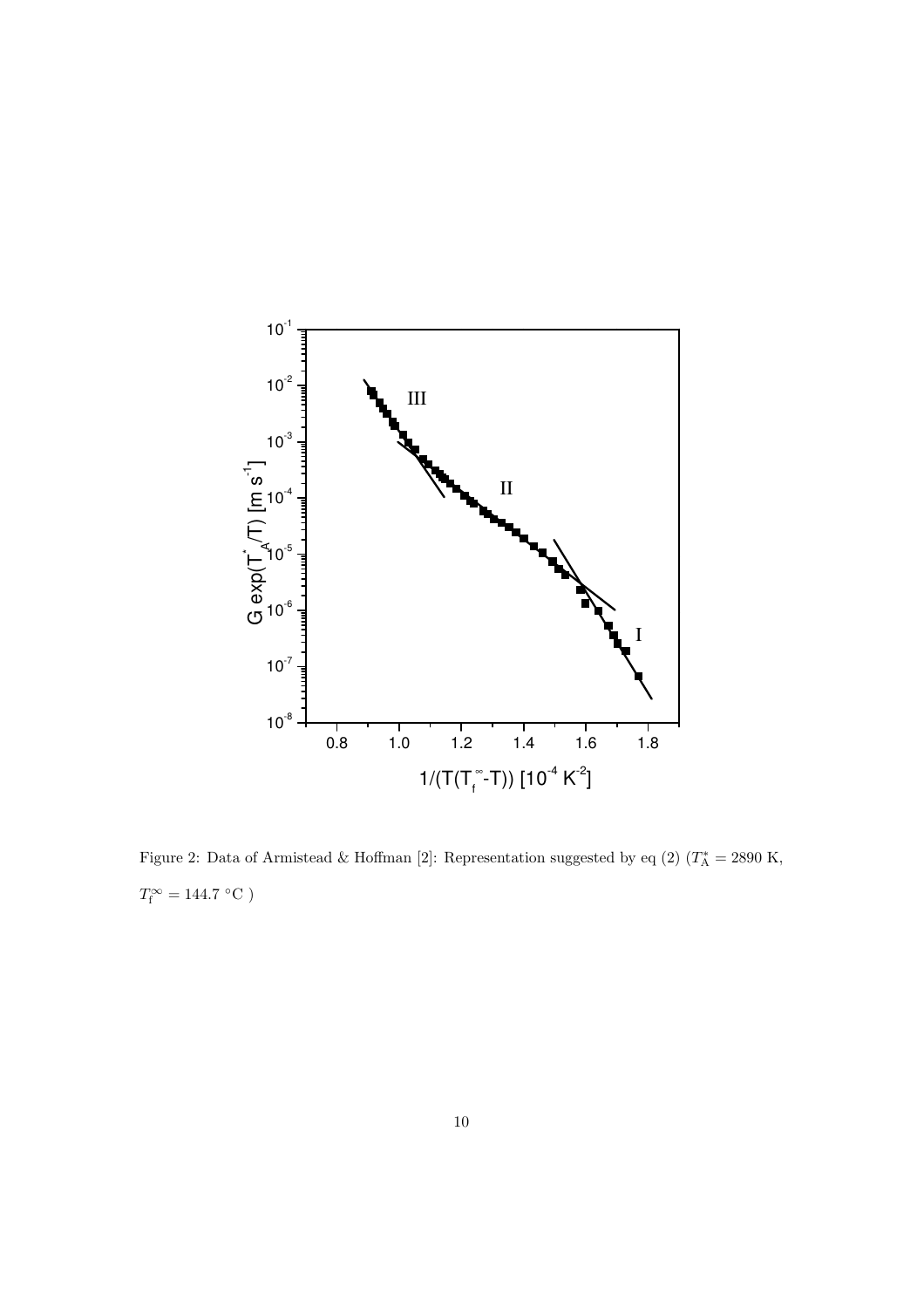

Figure 3: The two sets of data in Figure 1: Representation applying eq  $(6)$  to determine  $T_{\rm zero}$  $(T_A^* = 2890 \text{ K})$ . Linear extrapolation yields  $T_{\text{zero}} = 132.6 \text{ °C}$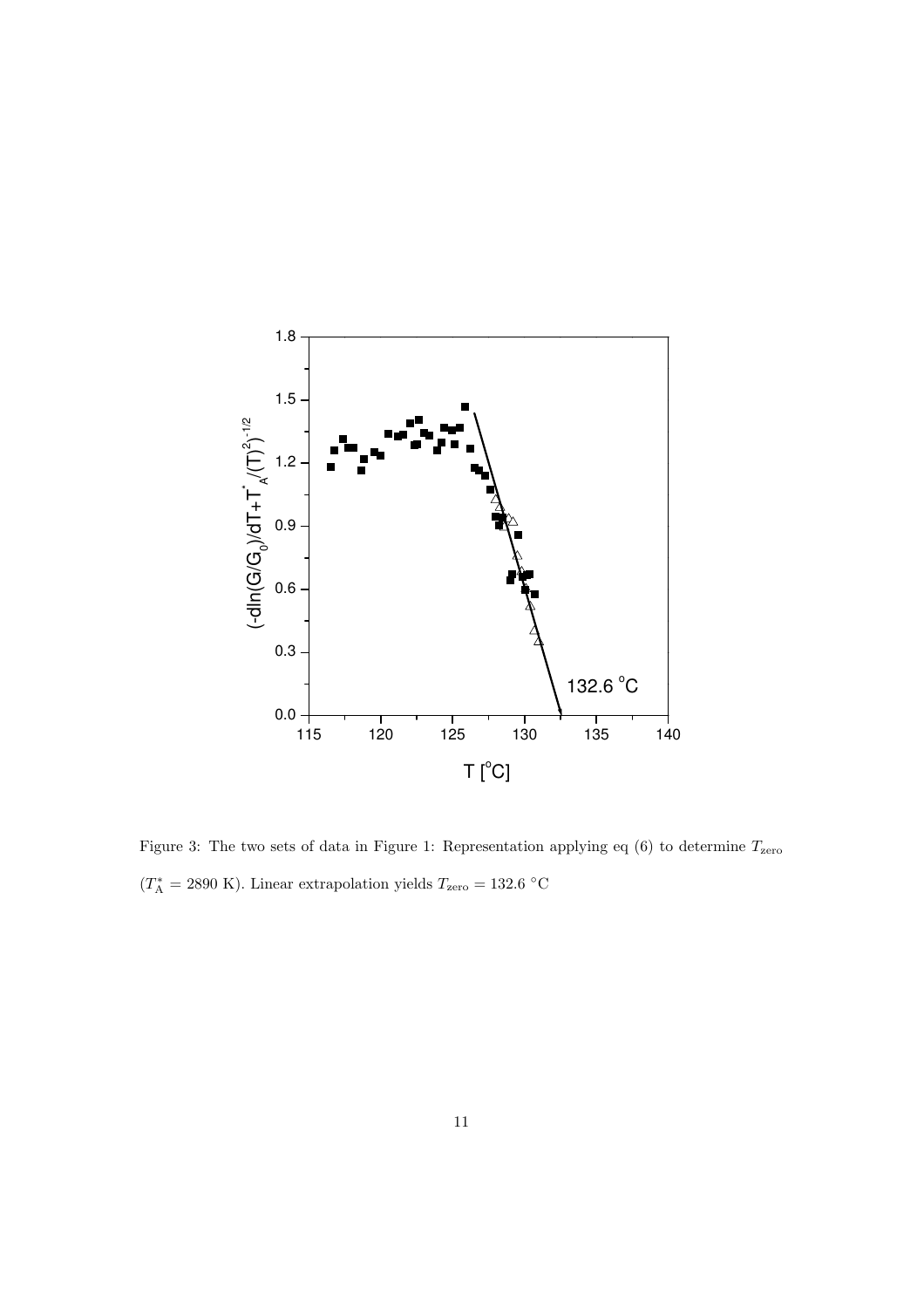

Figure 4: Sample of polyethylene  $(M_w = 6 \times 10^4 \text{ g mol}^{-1})$ : Increase of the radius of a spherulite  $\Delta R$  as a function of  $\Delta t$  observed at a series of step-like increasing temperatures beginning at 128 °C and ending at 131 °C (steps  $\Delta T = 0.3$  K )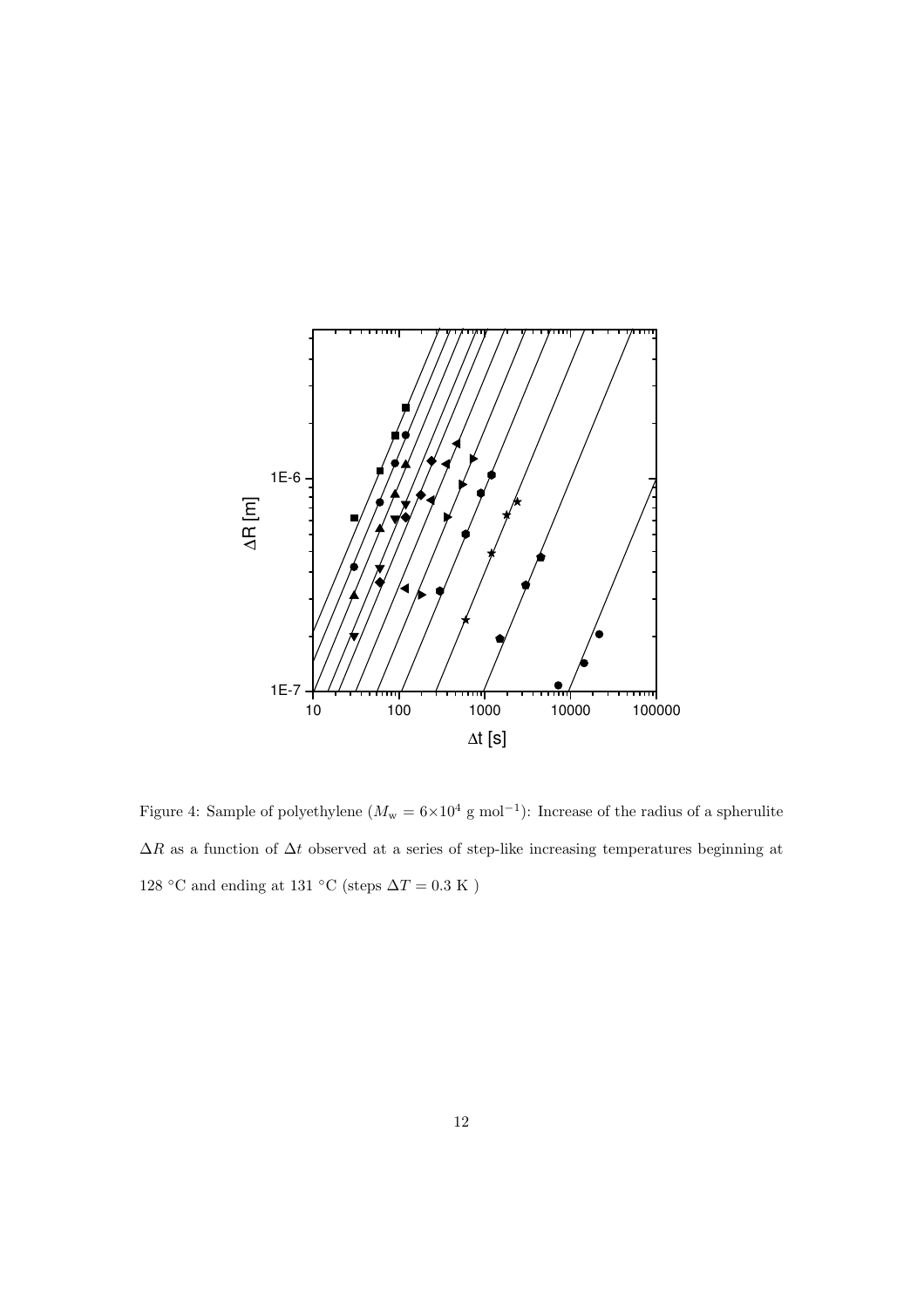

Figure 5: Sample of polyethylene  $(M_w = 6 \times 10^4 \text{ g mol}^{-1})$ : Data fit based on eq (2)  $(T_A^* = 2890$ K). The fitting procedure yields again  $T_{\text{zero}} = 132.6 \text{ °C}$